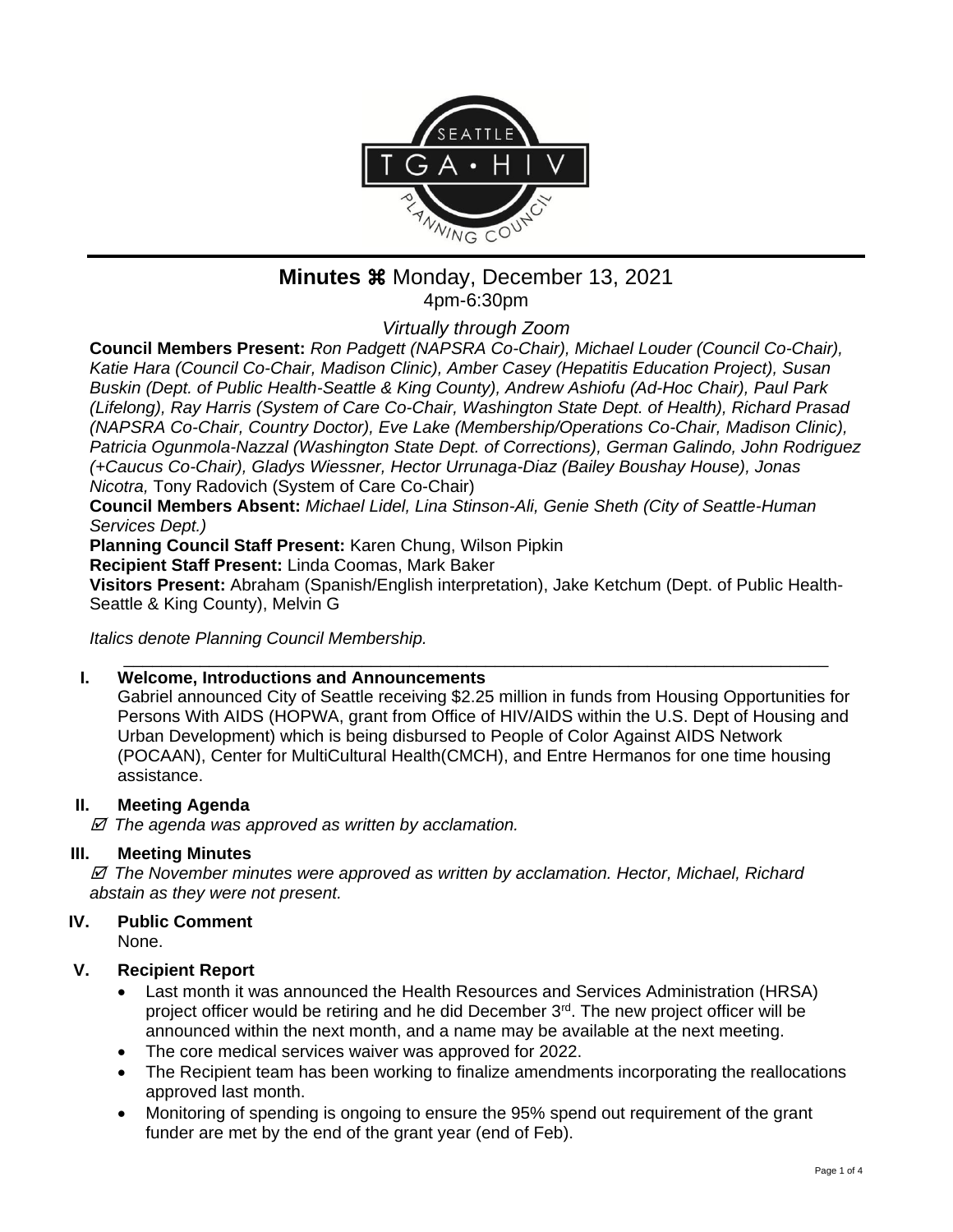## **VI. Executive Committee Report**

• Committees reported out and the December Council agenda was approved.

## **VII. Needs Assessment, Priority Setting & Resource Allocation Committee Report**

- The majority of the last meeting was spent going over the consumer assessment.
- Distribution and incentives are an ongoing conversation, and an earlier meeting may be necessary in January to complete the survey for distribution.
- January  $3^{rd}$  and  $13^{th}$  were offered as options for this meeting. There was some small preference for the 3<sup>rd</sup>.
- Compliments were given on the survey as it being the first survey that felt like it was designed by consumers. Olivia and *Susan* have been putting in significant work to put this survey together.
- There was discussion around giving the Recipient team guidelines with the reallocations of small amounts of funds in fourth quarter to meet the spend out requirements of the grant funder. The Recipient reached out to other funded jurisdictions to gather information on solutions others have implemented.

## **VIII. +Caucus Report**

- An alternate form of meeting procedures called "Consensus Procedure" was presented by staff. This was discussed due to ongoing conversation on making meetings more accessible for community participation.
- There is ongoing discussion on Councilmember mentorship and retention.
- SHB 1551 was discussed including feedback that community gave to the Washington State Board of Health.
- *Andrew* was able to attend the US Conference on HIV/AIDS virtually. He downloaded slides and materials of resources and uploaded them to the Council Dropbox. Topics of the Conference included: HIV in rural areas, racism in HIV prevention and care, Black Women and HIV/AIDS, and many others. Resources can be found at: <https://www.dropbox.com/sh/4akkeuj4mb7qm1t/AADsPKVWf25xh8zJfgKsnQDca?dl=0>

#### *<Melvin G. left the meeting.>*

- The +Caucus brochure has been printed in English, Spanish, French, Amharic and Arabic and is available. Contact Council staff with requests for the print or digital copies.
- Vietnamese was requested as the next language for translation.
- The +Caucus is putting together a palm/business card with many languages for how to get a hold of Council staff and services.
- *Gladys,* Jake, *Teresia,* and *Andrew* were on a panel at University of Washington speaking to medical students and future caregivers on HIV/AIDS care.

#### **IX. Membership/Operations Committee Report**

- Robert's Rules of Order and meeting procedures were discussed at length. The goal is to increase inclusivity and accessibility of meetings. Choosing and tailoring procedures to the Council is the work at hand. This committee is putting together options to bring to the Council for approval.
- Jonas is dissatisfied with the Council, has stepped away from the co-chair position and is considering leaving the Council.

*<Jonas Nicotra left the meeting>*

## **X. Food & Meals Workgroup Report**

- Council staff sent out a memo from this workgroup regarding the work they have accomplished thus far. Proposed program changes from this work include:
	- $\circ$  Development of partner surveys to solicit feedback and engage around cultural grocery bag offerings.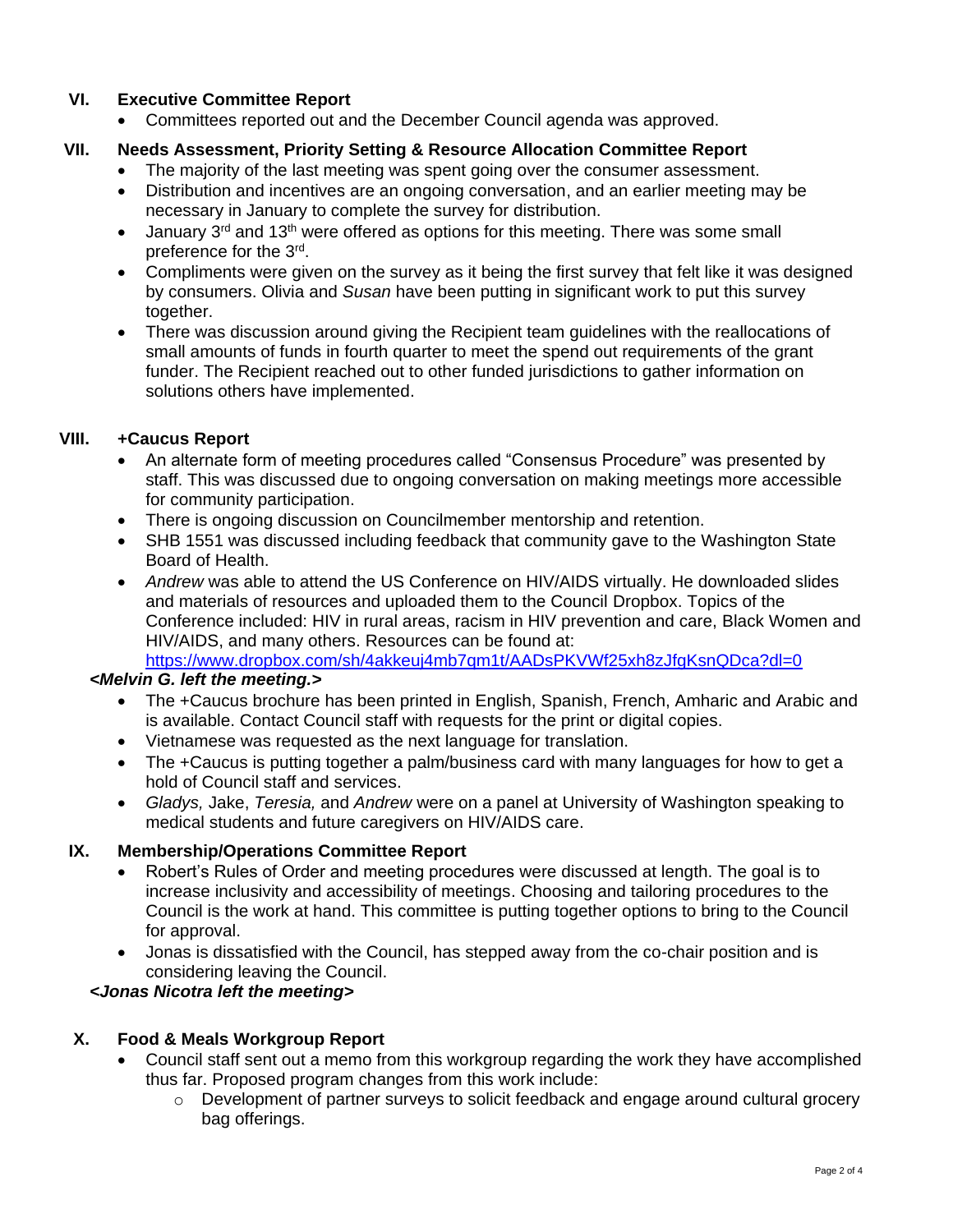- $\circ$  Development of 10 additional culturally relevant meal offerings to the rotating menu by the end of the year (including a Native/Indigenous grocery bag option).
- o Translating the newsletter into other languages.
- $\circ$  Adding communications about program changes to the 6-month recertification process.
- The quality improvement project of the program includes:
	- o Incentivizing client response to surveys.
	- $\circ$  Conducting a secondary satisfaction survey of recipients of culturally relevant food bags.
	- o Increase Ryan White client participation in surveys and program.
	- o Call non-English speaking clients to conduct a verbal survey if needed.
	- o Translation of the survey into additional languages.
- The "East African" food bag is not broadly applicable to that region and "API" (Asian, Pacific Islander) is a huge and very diverse group of people.
- There was a question about what was meant by "administrative." It was suggested that this be changed to clearer language around implementation and program costs.

## **<***Paul Park***, Jake Ketchum** *left the meeting***>**

- Program improvements have already been implemented thanks to this work over the past 6 months which was driven by consumers participating in the meetings.
- Change in large systems sometimes comes slowly, but this makes pursuing necessary changes no less important.
- Diversifying food resources offered in the transitional grant area (TGA) is important and should be sustained long term.
- How can the burden of this work not be placed on consumers, and how can such requests from community be more quickly and easily implemented?
- Delineating what responsibilities lie where in this is important, and work between the Council, Recipient team, and agencies is key to making this work.
- Even without food vouchers present at the moment, there are ways to improve the delivery of services more equitably for more people living with HIV (PLWH).
- Are client satisfaction surveys being given in a language clients speak, do clients read the language(s) they speak, and are surveys given in an accessible way to all populations we serve?
- Are clients being treated like they are lucky to get what they get?

#### **XI. System of Care Committee Report**

- This committee has made it through the review of the general and all other service category standards. Before jumping back into this review again the committee will be putting together a framework for the next cycle of review.
- They reviewed and updated the Early Intervention Services (EIS) standards of care. The service category definition was changed to the current HRSA definition.
- Is gender identity inclusion a part of 3.2 "culturally and linguistically appropriate primary care and support service options based on client preference?" Yes.

## *MOTION: Ron moves to accept the EIS standards as updated. Michael seconds.*

## *DISCUSSION: EIS is the onramp to the rest of the HIV system of care, and information on prevention is given to those who test negative.*

## *The motion passed with the following vote:*

- In favor 14 *Richard, Andrew, Ron, Patricia, Michael, Eve, Amber, Katie, Ray, Susan, German, Gladys, Hector, John*
- Opposed -0-
- Abstaining -0-